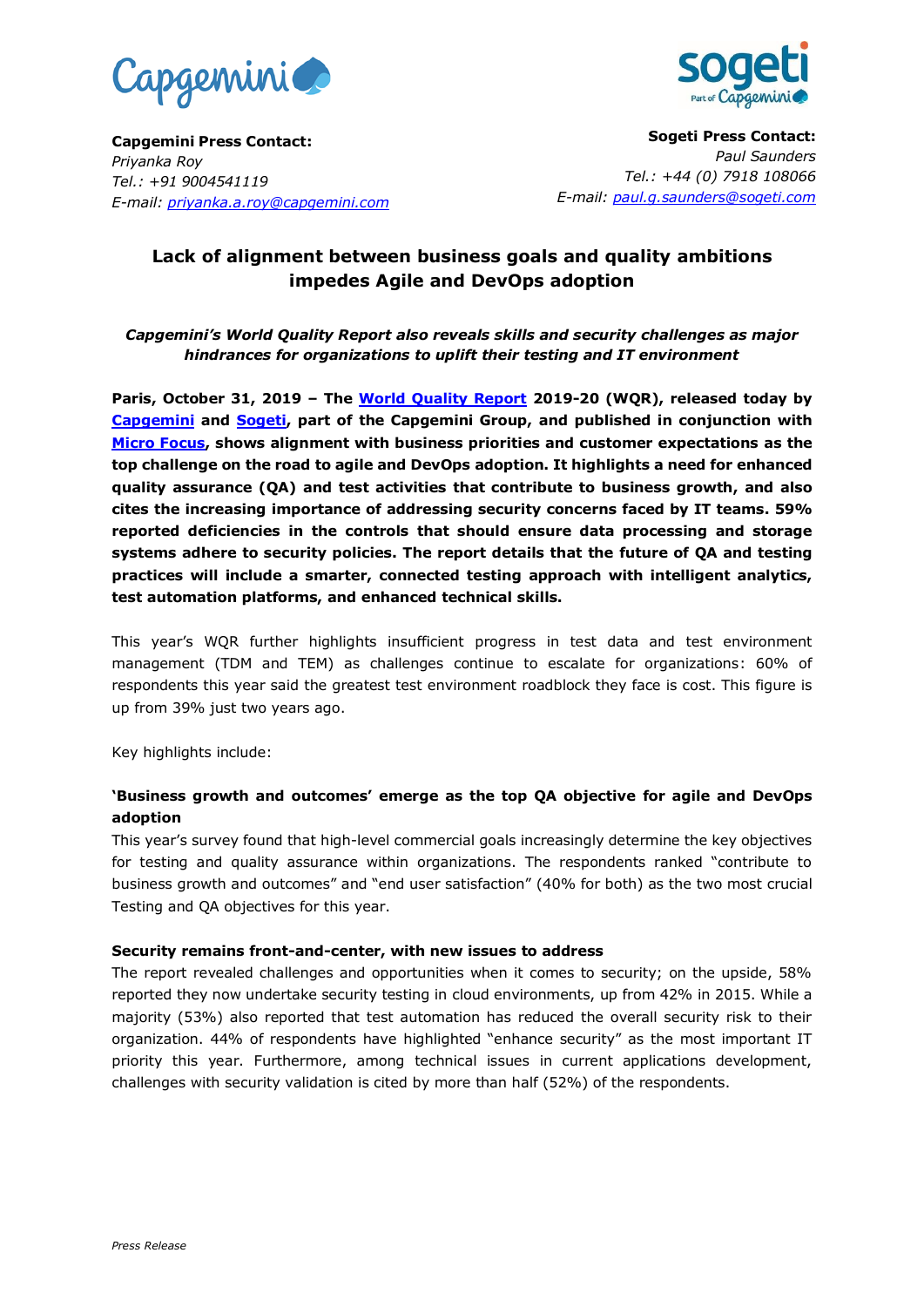



#### **Automation is making a difference, but brings challenges**

Test automation (TA), a steadily growing trend over recent years, has delivered benefits including improved control and transparency of test activities (cited by 63%), better detection of defects (56%), and reduction of test costs (56%) and cycle time (54%).

However, this year's survey indicates how test automation is increasingly a full-lifecycle need and that this development is leading to gaps: when asked about the technical challenges they face in developing applications, 63% noted a 'lack of end-to-end automation from build to deployment', up from 55% in last year's survey.

Greater use of automation and artificial intelligence are also revealing a skills gap in some organizations. 41% identified a 'lack of proper skills for QA & Testing' as a technical challenge. While 58% of organizations surveyed have brought in external AI expertise, either because it's not part of their core business, (23%), they needed AI knowledge fast (24%) or it was a requirement for a limited amount of time only (11%).

*"The Testing and QA landscape is evolving rapidly as innovation drives down costs and improves processes,"* said [Mark Buenen,](https://www.capgemini.com/experts/testing/mark-buenen/) Global Leader, Digital Assurance and Quality Engineering for the Capgemini Group. *"We are continuing to see Testing and QA move from a discrete area within an organization to one that is more fundamental to enterprise operations and business outcomes.*

*"At the same time, change brings its own challenges – two of the most important being orchestration of Testing and QA in agile and DevOps development and access to the required skillsets. To stay ahead, organizations need to embrace new approaches, including a connected and holistic approach to testing, raising organizational awareness of test environments, and adopting a 'center of excellence' approach to test data management."*

Raffi Margaliot, Micro Focus Senior Vice President and General Manager for Application Delivery Management, said: *"Testing and automation are critical factors for reliable and secure software delivery, but teams still struggle with the associated costs and complexities. This year's World Quality Report finds that skills, security, budgets, end-to-end testing and QA are all the more important to our customers as they undertake their digital transformation projects."*

## **Recommendations for the growth of testing in the evolving agile and DevOps environments:**

The report concludes with a series of recommendations to support organizations in progressing wider agile and DevOps adoption:

- Build a smart and connected testing eco-system deploying intelligent analytics
- Raise the game on security. Introduce security testing early in the lifecycle during design
- Expand AI-related skillsets within the test team by onboarding data science, statistics, mathematics, and more
- Re-imagine test automation as a platform
- Raise awareness and visibility of test environments; adopt a center of excellence approach for test data management

For further information, please access the full report [here.](https://www.capgemini.com/research/world-quality-report-2019/?utm_source=pr&utm_medium=referral&utm_content=testing_none_none_pressrelease_none&utm_campaign=other_wqr)

## **World Quality Report 2019 research methodology:**

The World Quality Report, which this year interviewed 1,725 CIOs and other senior technology